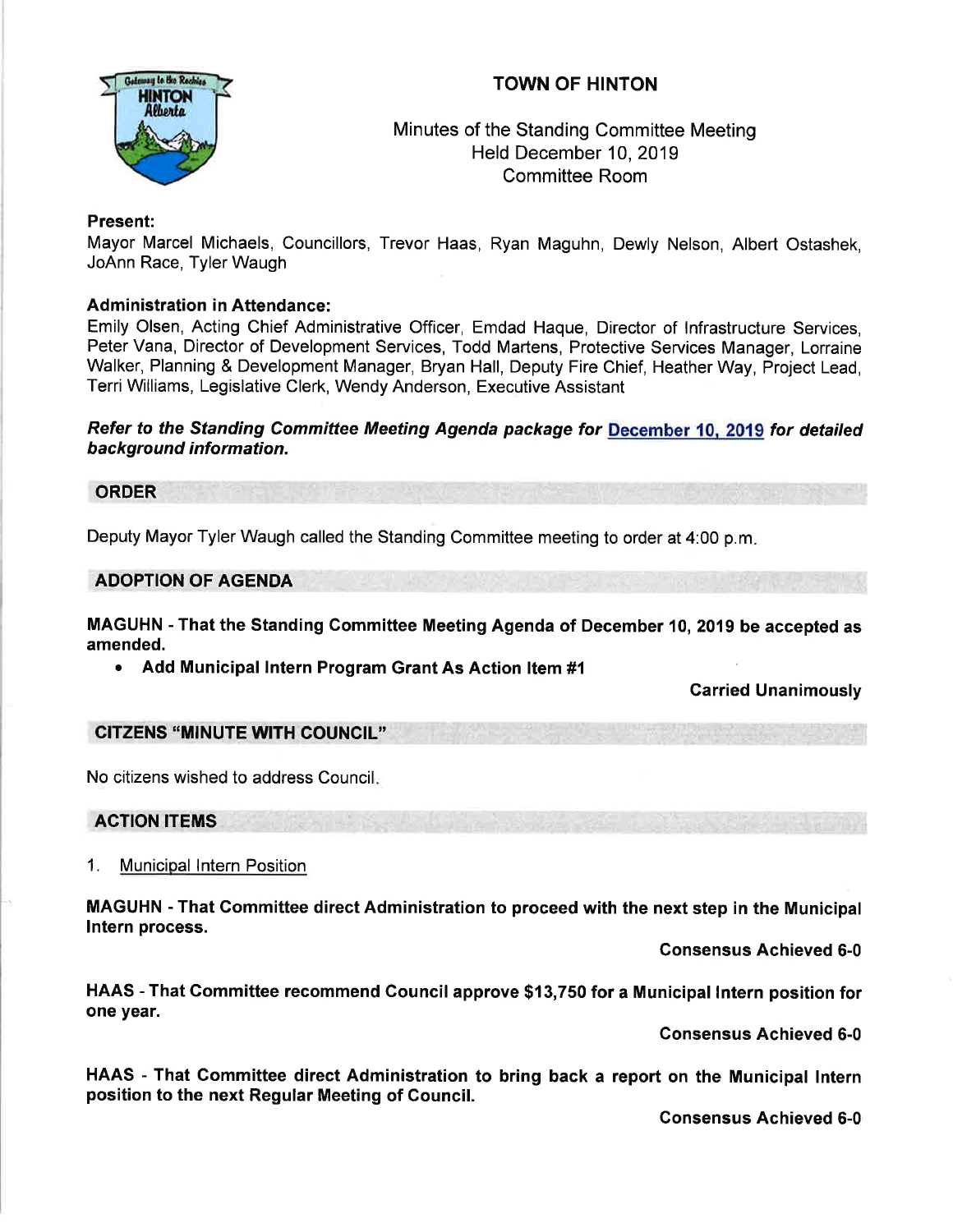Town of Hinton Standing Committee Meeting Minutes-December 10, 2019 Page l2

H. Waye left the meeting at 4:08 p.m.

2. Intermunicipal Collaboration Framework Agreement with Yellowhead County - Bylaw No. 1143

NELSON - That Gommittee recommend Council give the lntermunicipal Gollaboration Framework Bylaw No. 1143 first, second and third reading.

Consensus Achieved 6-0

L. Walker left the meeting at 4.17 p.m

3. Bylaw No 1144 - Municipal Emergency Management Bylaw

NELSON - That Gommittee recommend Council give the Emergency Management Bylaw No. 1144 first, second and third reading.

Gonsensus Achieved 6-0

### UNFINISHED BUSINESS

1. Community Engagement and Advisory Committee Follow-up

RACE - That Gommittee direct Administration to set up a meeting with GEAG members in first quarter of 2020.

> Defeated 2-4 For: Race, Maguhn Against: Waugh, Ostashek, Nelson, Haas

Mayor Michaels joined the meeting at 4:56 p.m

MAGUHN - That Committee direct Administration to bring back an item to a Standing Committee meeting in order to set direction for CEAG as an ongoing Committee of Gouncil.

> Defeated 3-4 For: Maguhn, Nelson, Race

MICHAELS - That Gommiftee direct Administration to advise CEAC on the formal approval to continue as a permanent Gommittee of Gouncil.

Gonsensus Achieved 7-0

## **ADDITIONAL INFORMATION**

- 1. Urgent Matters from Council
- 2. Chief Administrative Officer Status Report
	- . CouncilAction Pending List
- 3. Legislative Services Update
- 4. Executive Assistant Logistics lnformation